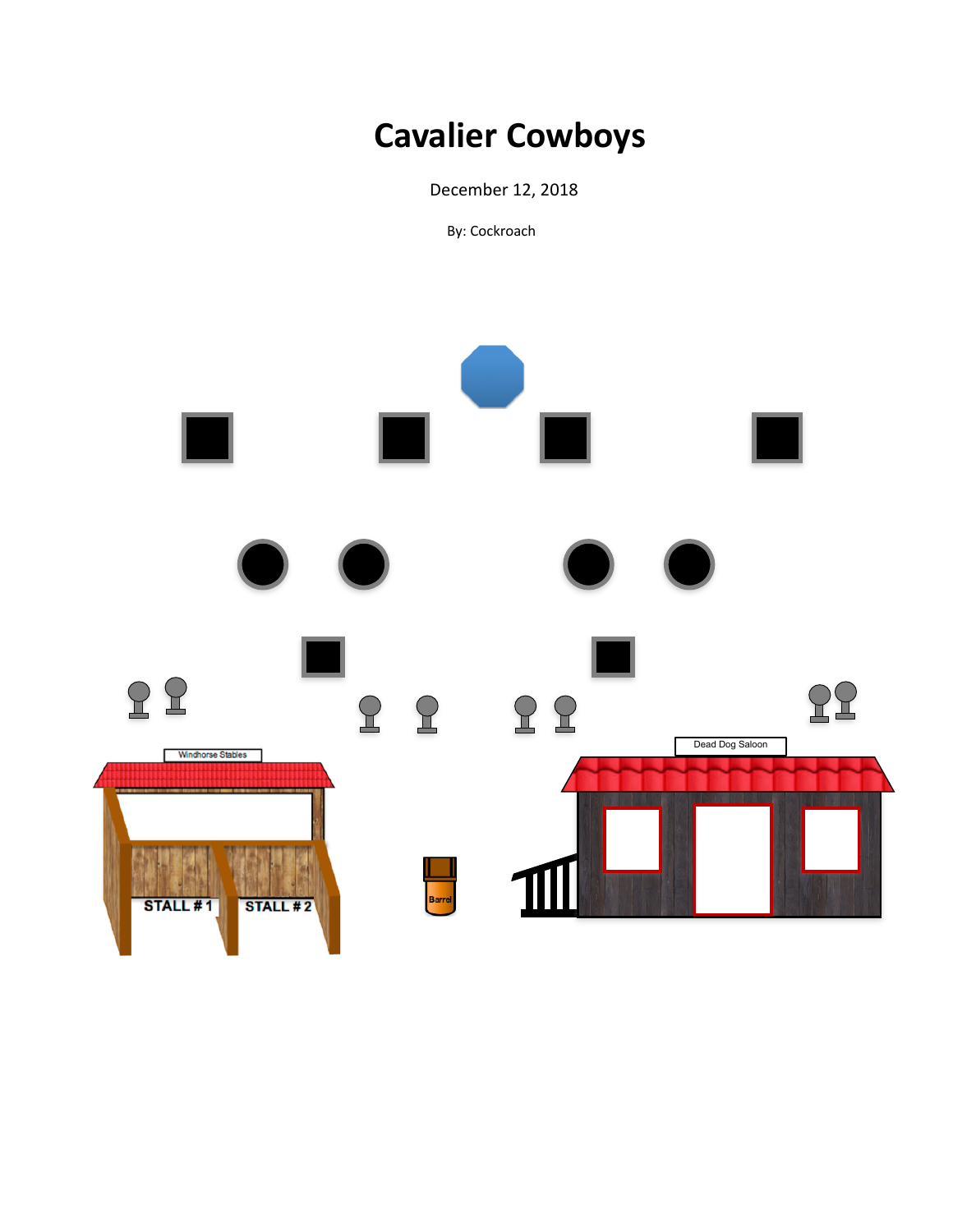#### December 12, 2018

## Stage 1

Round count / Shooting order: S-4+, R-10. P-10

Pistols holstered, Shotgun staged on Barrel & Rifle staged in Stall 2

Shooter starts standing at Barrel and when ready say "Ready". At the beep, shoot S3 & S4 shotgun targets. Move to Stall 2. Shoot S1 & S2 shotgun targets. With rifle then pistols sweep targets  $T1$ ,  $T2$ ,  $T3 = 2-1-2$  four times.

## Stage 2

Round count / Shooting order:  $R-10$ ,  $P-10$ ,  $S-4+$ 

Pistols holstered, Rifle & Shotgun staged on Barrel

Shooter starts standing at Barrel and when ready say "Ready". At the beep, with rifle shoot targets  $T3$ ,  $T4$ ,  $T5$ ,  $T6$  in a progressive sweep. With pistols shoot targets T9, T8, T7, T6 in a progressive sweep. Shoot targets S3, S4, S5, S6.

### Stage 3

Round count / Shooting order:  $P-10$ ,  $R-10$ ,  $S-4+$ 

Pistols holstered, Rifle staged in Doorway & Shotgun staged on Barrel

Shooter starts standing at Barrel and when ready say "Ready". At the beep, shoot targets S5 & S6. Move to right window. Shoot targets S7 & S8. Move to doorway. With rifle then pistols sweep targets  $T9$ ,  $T10$ ,  $T11 = 1-3-1$  four times.